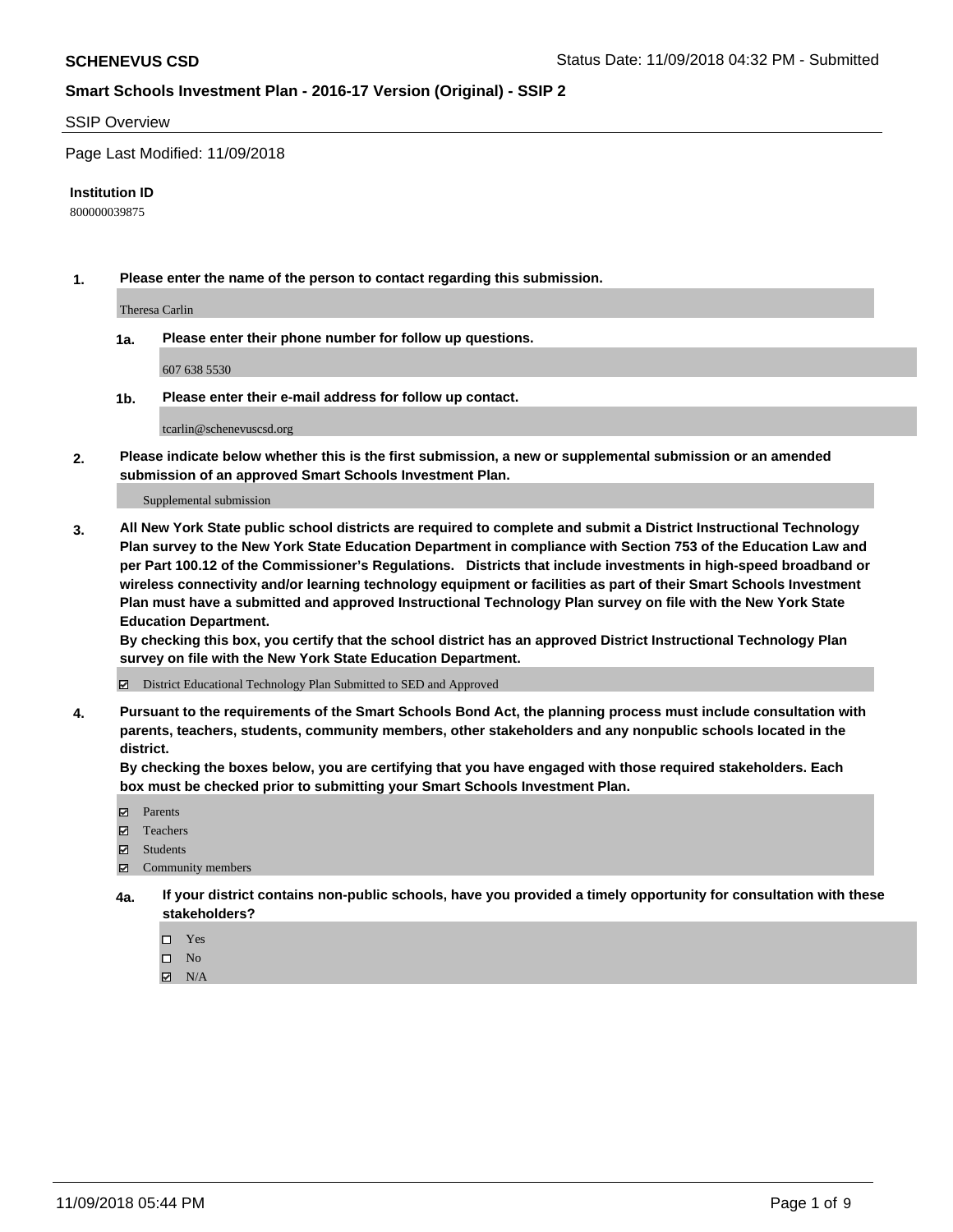## SSIP Overview

Page Last Modified: 11/09/2018

## **5. Certify that the following required steps have taken place by checking the boxes below: Each box must be checked prior to submitting your Smart Schools Investment Plan.**

- The district developed and the school board approved a preliminary Smart Schools Investment Plan.
- $\boxtimes$  The preliminary plan was posted on the district website for at least 30 days. The district included an address to which any written comments on the plan should be sent.
- $\boxtimes$  The school board conducted a hearing that enabled stakeholders to respond to the preliminary plan. This hearing may have occured as part of a normal Board meeting, but adequate notice of the event must have been provided through local media and the district website for at least two weeks prior to the meeting.
- The district prepared a final plan for school board approval and such plan has been approved by the school board.
- $\boxtimes$  The final proposed plan that has been submitted has been posted on the district's website.
- **5a. Please upload the proposed Smart Schools Investment Plan (SSIP) that was posted on the district's website, along with any supporting materials. Note that this should be different than your recently submitted Educational Technology Survey. The Final SSIP, as approved by the School Board, should also be posted on the website and remain there during the course of the projects contained therein.**

SSIP2 public.pdf

**5b. Enter the webpage address where the final Smart Schools Investment Plan is posted. The Plan should remain posted for the life of the included projects.**

http://www.schenevuscsd.org/SmartSchoolsInvestmentPlan2.aspx

**6. Please enter an estimate of the total number of students and staff that will benefit from this Smart Schools Investment Plan based on the cumulative projects submitted to date.**

410

**7. An LEA/School District may partner with one or more other LEA/School Districts to form a consortium to pool Smart Schools Bond Act funds for a project that meets all other Smart School Bond Act requirements. Each school district participating in the consortium will need to file an approved Smart Schools Investment Plan for the project and submit a signed Memorandum of Understanding that sets forth the details of the consortium including the roles of each respective district.**

 $\Box$  The district plans to participate in a consortium to partner with other school district(s) to implement a Smart Schools project.

**8. Please enter the name and 6-digit SED Code for each LEA/School District participating in the Consortium.**

| <b>Partner LEA/District</b> | ISED BEDS Code |
|-----------------------------|----------------|
| (No Response)               | (No Response)  |

**9. Please upload a signed Memorandum of Understanding with all of the participating Consortium partners.**

(No Response)

**10. Your district's Smart Schools Bond Act Allocation is:**

\$429,031

**11. Enter the budget sub-allocations by category that you are submitting for approval at this time. If you are not budgeting SSBA funds for a category, please enter 0 (zero.) If the value entered is \$0, you will not be required to complete that survey question.**

|                                              | Sub-               |
|----------------------------------------------|--------------------|
|                                              | <b>Allocations</b> |
| <b>School Connectivity</b>                   |                    |
| <b>Connectivity Projects for Communities</b> |                    |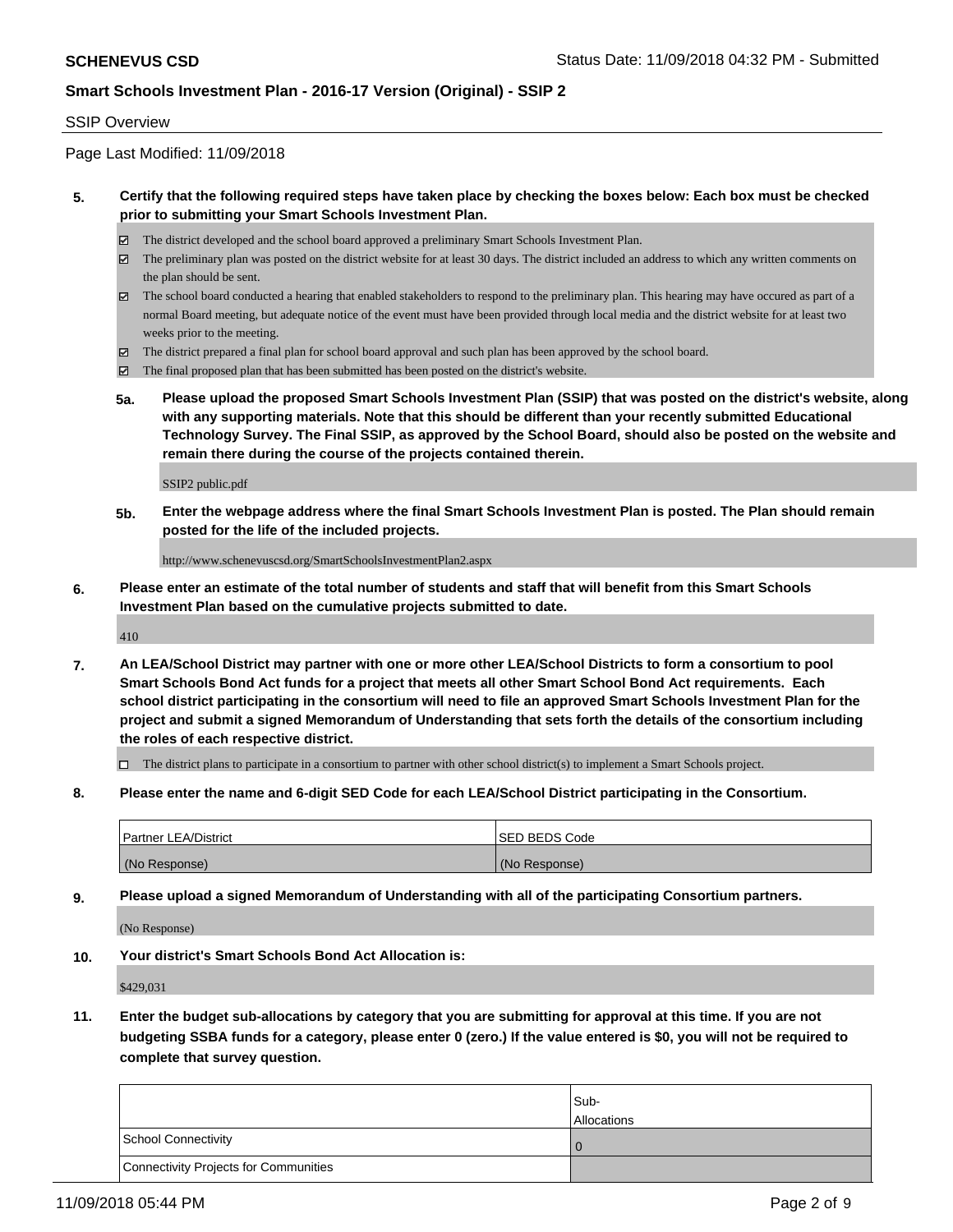# SSIP Overview

Page Last Modified: 11/09/2018

|                                    | Sub-<br>Allocations |
|------------------------------------|---------------------|
|                                    |                     |
| Classroom Technology               | 114,810             |
| Pre-Kindergarten Classrooms        |                     |
| Replace Transportable Classrooms   |                     |
| <b>High-Tech Security Features</b> | O                   |
| Totals:                            | 114,810             |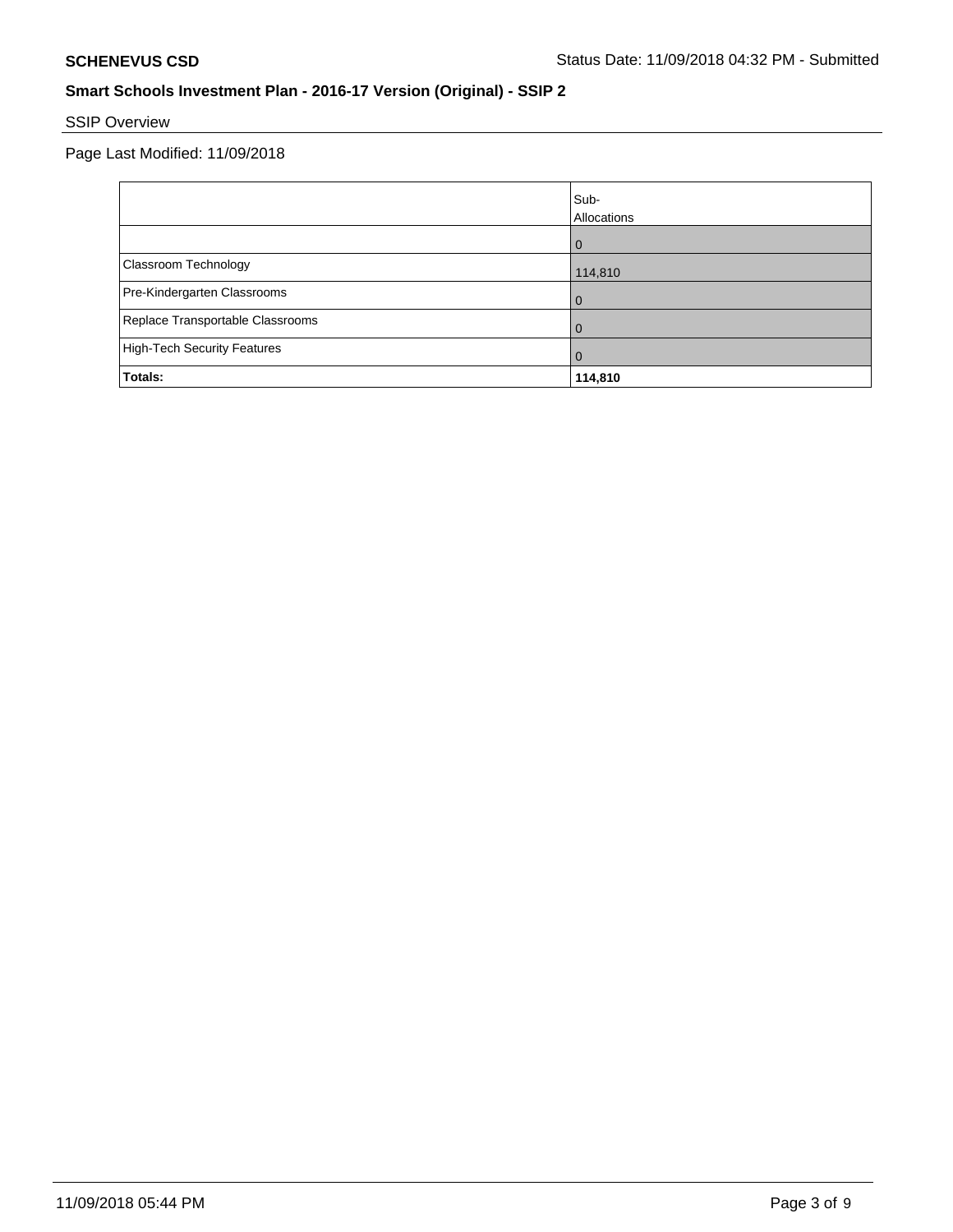## Classroom Learning Technology

Page Last Modified: 11/09/2018

**1. In order for students and faculty to receive the maximum benefit from the technology made available under the Smart Schools Bond Act, their school buildings must possess sufficient connectivity infrastructure to ensure that devices can be used during the school day. Smart Schools Investment Plans must demonstrate that sufficient infrastructure that meets the Federal Communications Commission's 100 Mbps per 1,000 students standard currently exists in the buildings where new devices will be deployed, or is a planned use of a portion of Smart Schools Bond Act funds, or is under development through another funding source.**

**Smart Schools Bond Act funds used for technology infrastructure or classroom technology investments must increase the number of school buildings that meet or exceed the minimum speed standard of 100 Mbps per 1,000 students and staff within 12 months. This standard may be met on either a contracted 24/7 firm service or a "burstable" capability. If the standard is met under the burstable criteria, it must be:**

**1. Specifically codified in a service contract with a provider, and**

**2. Guaranteed to be available to all students and devices as needed, particularly during periods of high demand, such as computer-based testing (CBT) periods.**

**Please describe how your district already meets or is planning to meet this standard within 12 months of plan submission.**

The district currently exceeds the Federal Communications Commission minimum speed standard of 100 Mbps per 1,000 students with 1 Gbps (1,000 Mbps) for a student population of 375.

- **1a. If a district believes that it will be impossible to meet this standard within 12 months, it may apply for a waiver of this requirement, as described on the Smart Schools website. The waiver must be filed and approved by SED prior to submitting this survey.**
	- By checking this box, you are certifying that the school district has an approved waiver of this requirement on file with the New York State Education Department.

# **2. Connectivity Speed Calculator (Required)**

|                         | Number of<br>Students | Multiply by<br>100 Kbps | Divide by 1000 Current Speed<br>to Convert to<br>Required<br>Speed in Mb | lin Mb | Expected<br>Speed to be<br>Attained Within   Required<br>12 Months | <b>Expected Date</b><br>When<br>Speed Will be<br>Met |
|-------------------------|-----------------------|-------------------------|--------------------------------------------------------------------------|--------|--------------------------------------------------------------------|------------------------------------------------------|
| <b>Calculated Speed</b> | 375                   | 37,500                  | 37.5                                                                     | 125    | 125                                                                | <b>NA</b>                                            |

**3. If the district wishes to have students and staff access the Internet from wireless devices within the school building, or in close proximity to it, it must first ensure that it has a robust Wi-Fi network in place that has sufficient bandwidth to meet user demand.**

**Please describe how you have quantified this demand and how you plan to meet this demand.**

The District's current Wi-Fi network has sufficient bandwidth to meet projected user demand. The District's current Wi-Fi network is enterprise grade and offers gigabit bandwidth between each access point and it's corresponding central switch. The access points have dual-band radios, and redundant APs are in-place in potential high-usage locations. The enterprise Wi-Fi system operates on a Cat6E cabling "backbone".

**4. All New York State public school districts are required to complete and submit an Instructional Technology Plan survey to the New York State Education Department in compliance with Section 753 of the Education Law and per Part 100.12 of the Commissioner's Regulations.**

**Districts that include educational technology purchases as part of their Smart Schools Investment Plan must have a submitted and approved Instructional Technology Plan survey on file with the New York State Education Department.**

By checking this box, you are certifying that the school district has an approved Instructional Technology Plan survey on file with the New York State Education Department.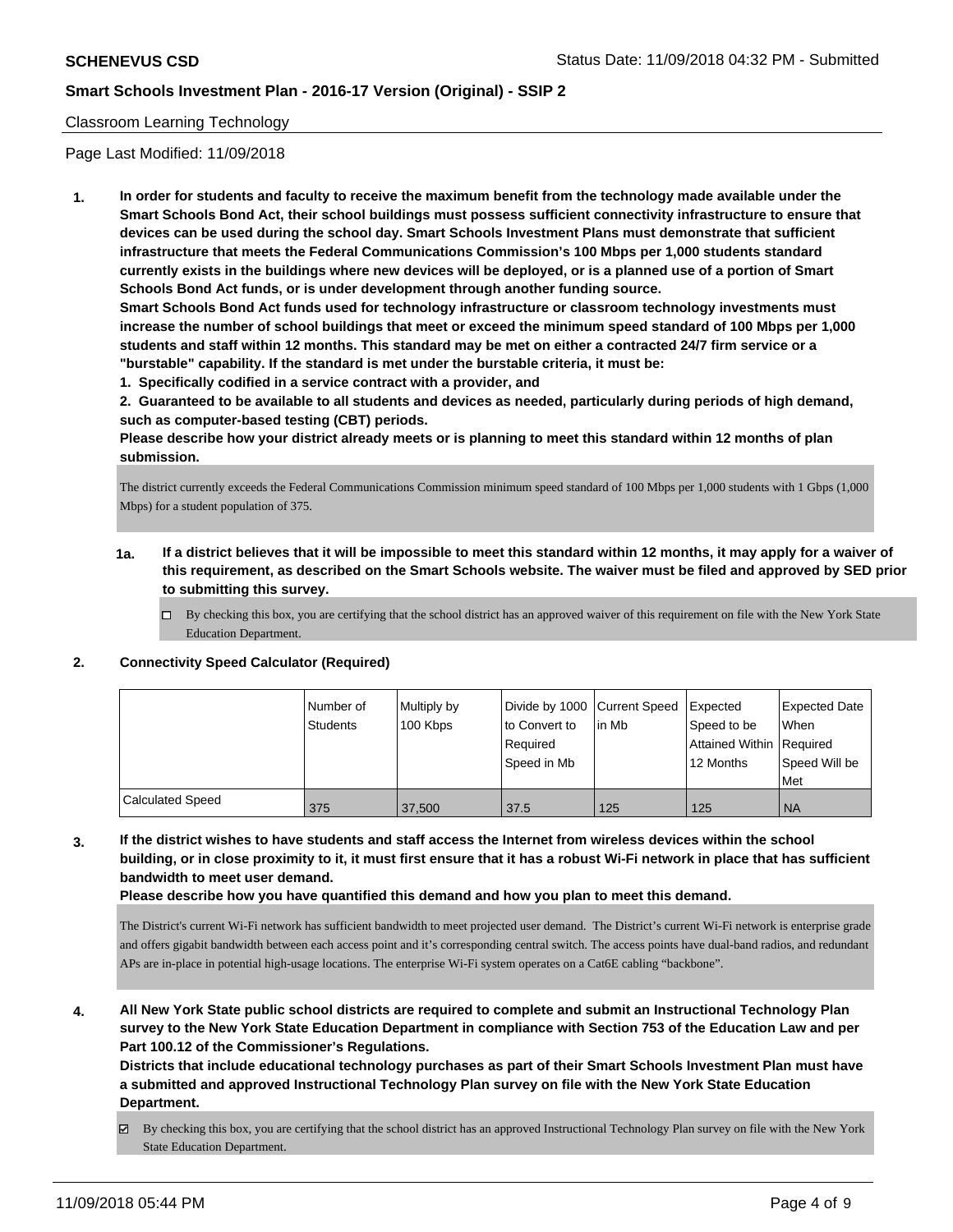### Classroom Learning Technology

Page Last Modified: 11/09/2018

**5. Describe the devices you intend to purchase and their compatibility with existing or planned platforms or systems. Specifically address the adequacy of each facility's electrical, HVAC and other infrastructure necessary to install and support the operation of the planned technology.**

The District will be purchasing interactive whiteboards and interactive projectors to enhance classroom instruction and increase student engagement in fourteen classrooms grades PK-12.

The District will be purchasing iPad tablets for students in grades PK-1 and touch-screen Chromebooks for students in grades PK-12 to support and maintain the current 1:1 instructional technology initiative. These devices are compatible with the District's current WiFi network and use of Google Apps for Education which includes: Google Classroom, Gmail, Drive, Calendar, Vault, Docs, Sheets, Slides, and Sites. All students, faculty and staff have Google accounts.

The District will be purchasing laptop computers and desktop computers for staff use in classroom instruction, lesson planning, and student, staff, and parent communication and collaboration. Laptop computers will also be purchased for student use in a high school digital literacy course.

The District will be purchasing a Google Virtual Reality classroom kit and 3D cameras for developing 3D content to increase student engagement.

The District will purchasing a drone with HD camera for use in the science and technology classes.

The District will be purchasing sound systems for each music classroom for instructional purposes.

The District will be purchasing document cameras to enhance instruction in secondary classes.

Every classroom and instructional space has network cable and WiFi network access to facilitate effective use of these devices.

Items listed as "Other" in the detailed expenditures are being purchased to support the hardware items described in this descriptive.

Cables are being purchased to support various devices.

Monitors and additional storage are being purchased to support the computers.

#### **6. Describe how the proposed technology purchases will:**

- **> enhance differentiated instruction;**
- **> expand student learning inside and outside the classroom;**
- **> benefit students with disabilities and English language learners; and**
- **> contribute to the reduction of other learning gaps that have been identified within the district.**

**The expectation is that districts will place a priority on addressing the needs of students who struggle to succeed in a rigorous curriculum. Responses in this section should specifically address this concern and align with the district's Instructional Technology Plan (in particular Question 2 of E. Curriculum and Instruction: "Does the district's instructional technology plan address the needs of students with disabilities to ensure equitable access to instruction, materials and assessments?" and Question 3 of the same section: "Does the district's instructional technology plan address the provision of assistive technology specifically for students with disabilities to ensure access to and participation in the general curriculum?"**

Readily accessible technology is the surest way to flip the classroom and place the learning, quite literally, in the hands and responsibility of the student. Through the use of Schoology, Google Apps like Read & Write, Speak It, Read Comfortable and iSpeech, students will be able to differentiate the way they read, write and explore the exchange of ideas and information in an online setting. Teachers can create forms, classrooms and instructional sites that will enable them to embed instructional videos and documents to help students navigate assignments. Student learning will continue outside the normal forty minute class period as students will have the materials available to them online. Scaffolding support can be provided to struggling students in the online classrooms. Students with disabilities can have testing accommodations done prior to exam time and, as appropriate, administered in the general education setting rather than separate locations. Research has also shown that text to speech has benefits for a broad range of students, not just those with identified testing accommodations. Students will have access their documents through Google Drive accounts which limits the amount of time they spend searching for lost materials and assignments.

VR technology along with a 3D camera and drone will help all students explore content in new ways, as well as create their own content, engaging them beyond the classroom learning construct.

Interactive whiteboards, chromebooks, iPads, laptops, and desktops are utilized by staff and students as a part of the district's 1:1 technology initiative to develop and support individualized instruction as unique as each child.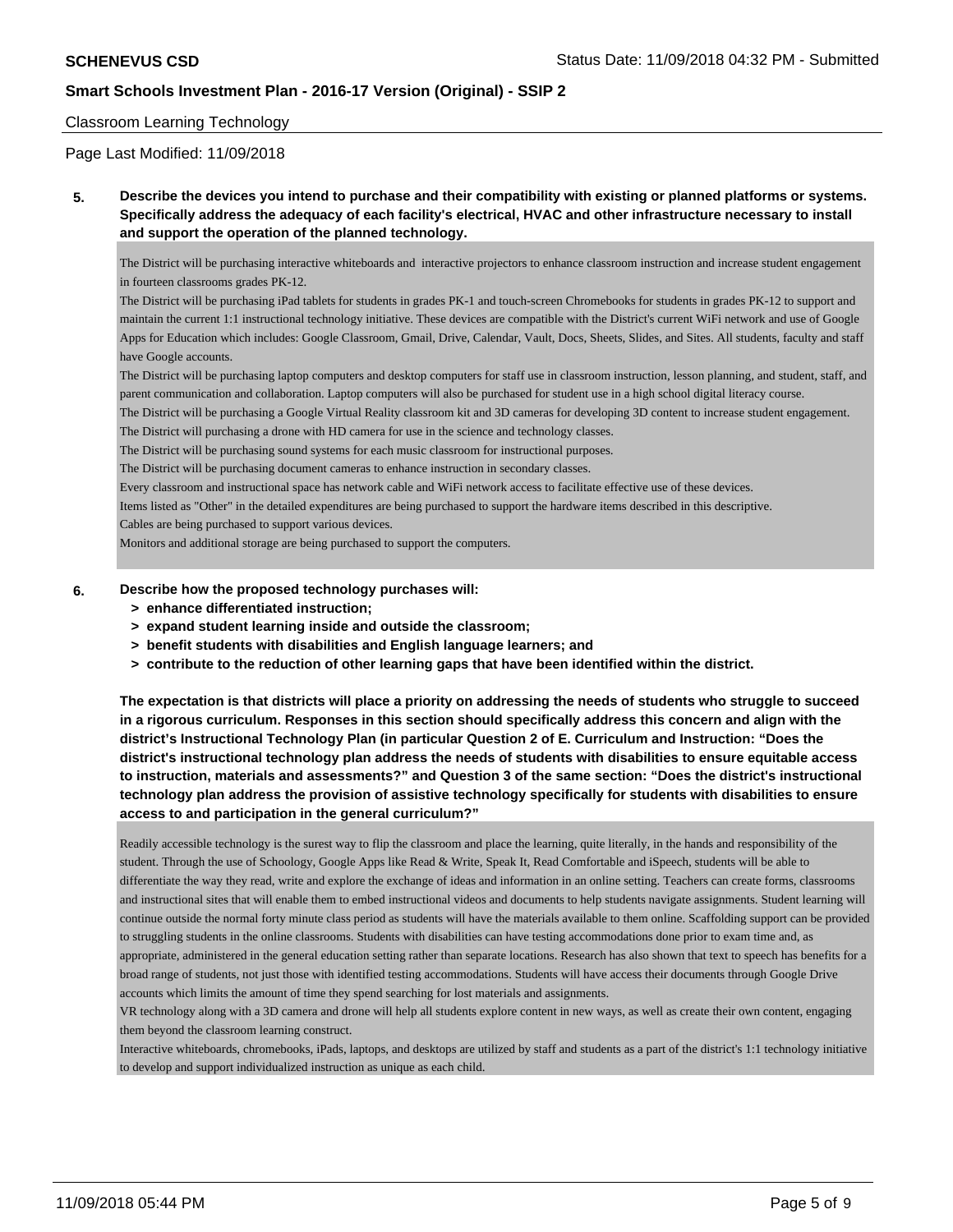### Classroom Learning Technology

### Page Last Modified: 11/09/2018

**7. Where appropriate, describe how the proposed technology purchases will enhance ongoing communication with parents and other stakeholders and help the district facilitate technology-based regional partnerships, including distance learning and other efforts.**

The proposed technology purchases will help teachers to expand online learning environments through Google Classroom and Google Sites. By embedding instructional videos and documents directly in assignments, students will be able to access additional resources while at home. When confused about an assignment, parents will be able to utilize those resources to help their children. Besides the added benefit of help with assignments and studying, access to their child's online learning environment keeps parents up to date on what is happening with the curriculum. Learning in the online environment also creates a documented record of student engagement and participation. This information is useful when discussing student growth with parents. Shared resources between teachers also help monitor student behavior and growth thereby improving the quality of information that can be shared between home and school.

Using our current distance learning facilities, the district partners with BOCES, other districts throughout the region, Hudson Valley Community College, Herkimer County Community College, SUNY Delhi, and Syracuse University to expand program offerings to our students. The technology purchases in this plan will help expand these regional partnerships to include more blended and online courses.

**8. Describe the district's plan to provide professional development to ensure that administrators, teachers and staff can employ the technology purchased to enhance instruction successfully.**

**Note: This response should be aligned and expanded upon in accordance with your district's response to Question 1 of F. Professional Development of your Instructional Technology Plan: "Please provide a summary of professional development offered to teachers and staff, for the time period covered by this plan, to support technology to enhance teaching and learning. Please include topics, audience and method of delivery within your summary."**

The District has employed a part-time staff developer/teacher whose focus is instructional technology. The staff developer will provide monthly and quarterly workshops on best practices in instructional technology as well as daily support to classroom teachers. Explicit instruction using the proposed technology is also provided to students K-12.

The focus of instructional technology workshops will include:

- Device-specific introductory, intermediate, and advanced use workshops.
- Using Google Drive to improve student organization and collaboration.
- Using Google Forms and Sheets to streamline grading and improve feedback.
- Using Google Classroom to build and maintain a functional, accessible, and successful classroom in which students takes greater responsibility for their own learning.
- Using Schoology Learning Management System
- Improving parent communication through the use of technology.

Some classroom teachers have taken a lead role in using instructional technology in their own classrooms. These teachers are provided with time and opportunity to network with other faculty and staff to expand their own understanding and to assist in the implementation of effective instructional technology use in other classrooms.

The district has collaborated with the SUNY Oneonta Educational Technology Department for the 2015-16 school year and will again for the 2016-17 school year. SUNY Oneonta master's degree students and undergraduate students and school district faculty will participate in professional development workshops focused on instructional technology. Students in SUNY Oneonta Educational Technology program and classes will also begin to conduct field experiences at Schenevus Central School.

**9. Districts must contact the SUNY/CUNY teacher preparation program that supplies the largest number of the district's new teachers to request advice on innovative uses and best practices at the intersection of pedagogy and educational technology.**

By checking this box, you certify that you have contacted the SUNY/CUNY teacher preparation program that supplies the largest number of your new teachers to request advice on these issues.

#### **9a. Please enter the name of the SUNY or CUNY Institution that you contacted.**

SUNY Oneonta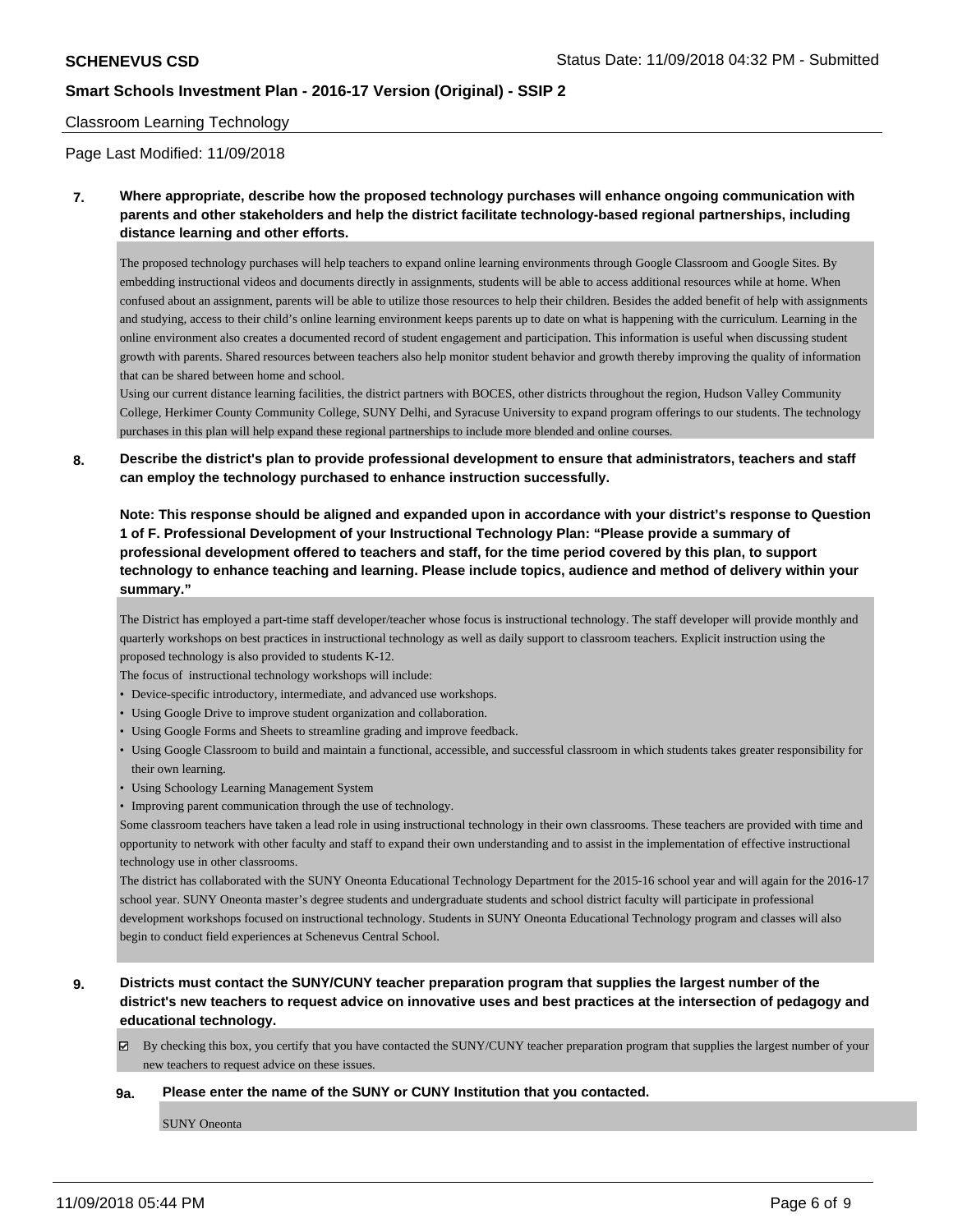Classroom Learning Technology

Page Last Modified: 11/09/2018

**9b. Enter the primary Institution phone number.**

607 436 2630

**9c. Enter the name of the contact person with whom you consulted and/or will be collaborating with on innovative uses of technology and best practices.**

Elaine M. Lawrence, Ph.D.

**10. A district whose Smart Schools Investment Plan proposes the purchase of technology devices and other hardware must account for nonpublic schools in the district.**

**Are there nonpublic schools within your school district?**

Yes

**Z** No

**11. Nonpublic Classroom Technology Loan Calculator**

**The Smart Schools Bond Act provides that any Classroom Learning Technology purchases made using Smart Schools funds shall be lent, upon request, to nonpublic schools in the district. However, no school district shall be required to loan technology in amounts greater than the total obtained and spent on technology pursuant to the Smart Schools Bond Act and the value of such loan may not exceed the total of \$250 multiplied by the nonpublic school enrollment in the base year at the time of enactment. See:**

**http://www.p12.nysed.gov/mgtserv/smart\_schools/docs/Smart\_Schools\_Bond\_Act\_Guidance\_04.27.15\_Final.pdf.**

|                                     | 1. Classroom<br>Technology | 2. Public<br>Enrollment | l 3. Nonpublic<br>l Enrollment | l 4. Sum of<br>Public and | 15. Total Per<br>Pupil Sub- | l 6. Total<br>Nonpublic Loan                                                                  |
|-------------------------------------|----------------------------|-------------------------|--------------------------------|---------------------------|-----------------------------|-----------------------------------------------------------------------------------------------|
|                                     | Sub-allocation             | $(2014-15)$             | $(2014 - 15)$                  | l Nonpublic<br>Enrollment | lallocation                 | Amount                                                                                        |
| Calculated Nonpublic Loan<br>Amount |                            |                         |                                |                           |                             | (No Response)   (No Response)   (No Response)   (No Response)   (No Response)   (No Response) |

**12. To ensure the sustainability of technology purchases made with Smart Schools funds, districts must demonstrate a long-term plan to maintain and replace technology purchases supported by Smart Schools Bond Act funds. This sustainability plan shall demonstrate a district's capacity to support recurring costs of use that are ineligible for Smart Schools Bond Act funding such as device maintenance, technical support, Internet and wireless fees, maintenance of hotspots, staff professional development, building maintenance and the replacement of incidental items. Further, such a sustainability plan shall include a long-term plan for the replacement of purchased devices and equipment at the end of their useful life with other funding sources.**

 $\boxtimes$  By checking this box, you certify that the district has a sustainability plan as described above.

**13. Districts must ensure that devices purchased with Smart Schools Bond funds will be distributed, prepared for use, maintained and supported appropriately. Districts must maintain detailed device inventories in accordance with generally accepted accounting principles.**

By checking this box, you certify that the district has a distribution and inventory management plan and system in place.

**14. If you are submitting an allocation for Classroom Learning Technology complete this table. Note that the calculated Total at the bottom of the table must equal the Total allocation for this category that you**

**entered in the SSIP Overview overall budget.**

|                         | <b>Sub-Allocation</b> |
|-------------------------|-----------------------|
| Interactive Whiteboards | 13,300                |
| Computer Servers        |                       |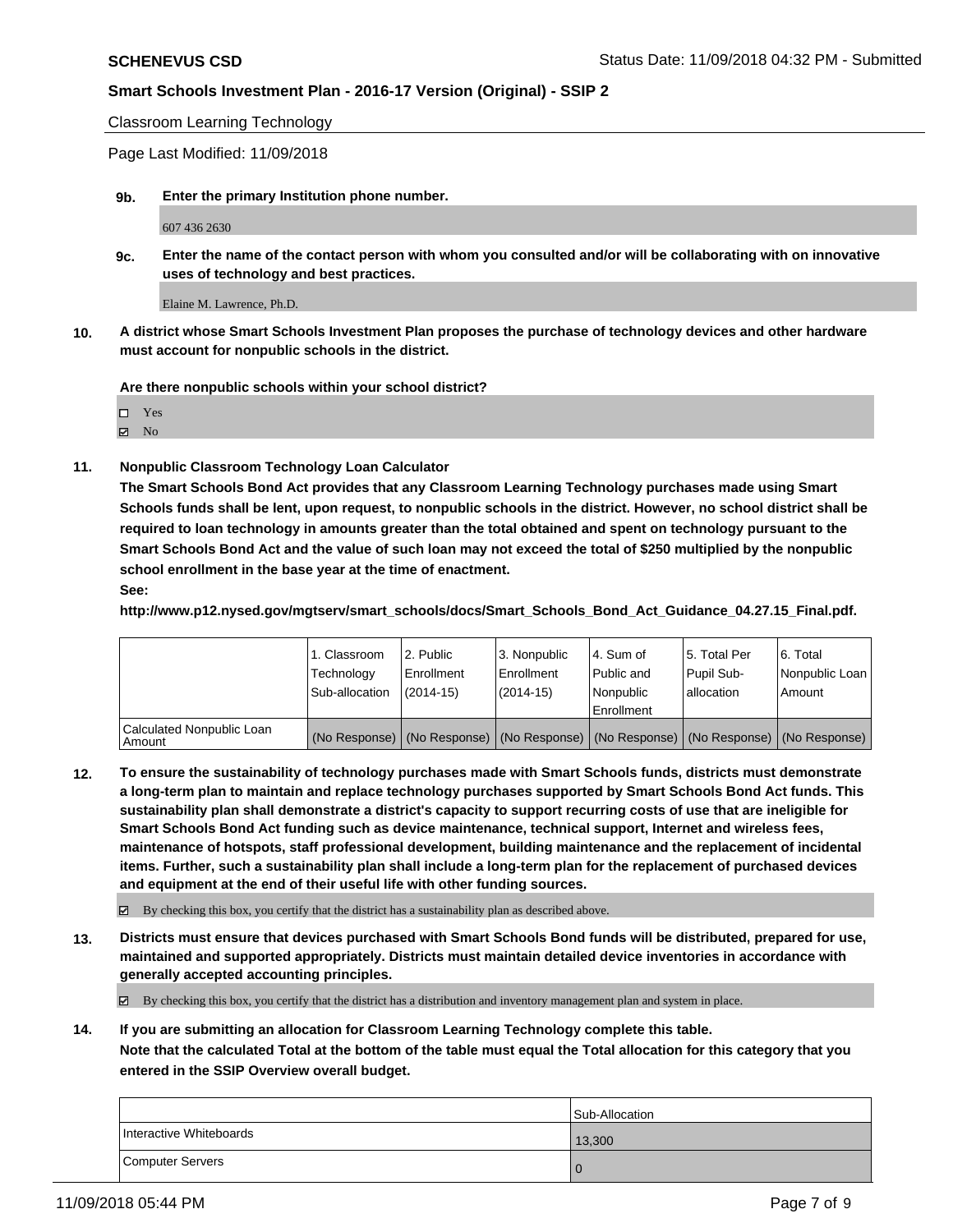## Classroom Learning Technology

Page Last Modified: 11/09/2018

|                          | Sub-Allocation |
|--------------------------|----------------|
| <b>Desktop Computers</b> | 3,000          |
| Laptop Computers         | 33,800         |
| Tablet Computers         | 6,300          |
| <b>Other Costs</b>       | 58,410         |
| Totals:                  | 114,810        |

**15. Please detail the type, quantity, per unit cost and total cost of the eligible items under each sub-category. This is especially important for any expenditures listed under the "Other" category. All expenditures must be capital-bond eligible to be reimbursed through the SSBA. If you have any questions, please contact us directly through smartschools@nysed.gov.**

**Please specify in the "Item to be Purchased" field which specific expenditures and items are planned to meet the district's nonpublic loan requirement, if applicable.**

**NOTE: Wireless Access Points that will be loaned/purchased for nonpublic schools should ONLY be included in this category, not under School Connectivity, where public school districts would list them. Add rows under each sub-category for additional items, as needed.**

| Select the allowable expenditure<br>type.<br>Repeat to add another item under<br>each type. | Item to be Purchased                          | Quantity       | Cost per Item | <b>Total Cost</b> |
|---------------------------------------------------------------------------------------------|-----------------------------------------------|----------------|---------------|-------------------|
| <b>Other Costs</b>                                                                          | Epson BrightLink 695WiProjector               | 14             | 1,700         | 23,800            |
| Interactive Whiteboards                                                                     | Da-lite 53                                    | 14             | 950           | 13,300            |
| <b>Other Costs</b>                                                                          | speakers for BrightLink Projector             | 14             | 150           | 2,100             |
| <b>Other Costs</b>                                                                          | <b>Ultra Short Throw Wall Mount Kit</b>       | 14             | 100           | 1,400             |
| <b>Desktop Computers</b>                                                                    | <b>Desktop Computers</b>                      | 5              | 600           | 3,000             |
| <b>Other Costs</b>                                                                          | <b>IPS Monitors</b>                           | 10             | 200           | 2,000             |
| <b>Other Costs</b>                                                                          | Samsung Solid State Storage Media             | 5              | 110           | 550               |
| <b>Other Costs</b>                                                                          | Western Digital 2 Tb Storage Media            | $\overline{2}$ | 135           | 270               |
| <b>Laptop Computers</b>                                                                     | Windows Flip with SSD                         | 16             | 800           | 12,800            |
| <b>Laptop Computers</b>                                                                     | <b>Acer Chromebooks</b>                       | 60             | 350           | 21,000            |
| <b>Other Costs</b>                                                                          | Google Chrome Mgnt. licenses                  | 60             | 27            | 1,620             |
| <b>Other Costs</b>                                                                          | <b>Acer Chargers</b>                          | 40             | 25            | 1,000             |
| <b>Tablet Computers</b>                                                                     | (10-pack) Apple Ipad Wi-Fi 32gb               | 2              | 3,000         | 6,000             |
| <b>Other Costs</b>                                                                          | Ipad Cases                                    | 20             | 30            | 600               |
| <b>Tablet Computers</b>                                                                     | Digital Drawing and Graphics Tablets          | 3              | 100           | 300               |
| <b>Other Costs</b>                                                                          | <b>AC Desktop Charging Stations</b>           | $\overline{7}$ | 120           | 840               |
| <b>Other Costs</b>                                                                          | Google Virtual Reality kit for 20<br>students | 1              | 6,000         | 6,000             |
| <b>Other Costs</b>                                                                          | <b>3D Camera Kit</b>                          | $\overline{2}$ | 500           | 1,000             |